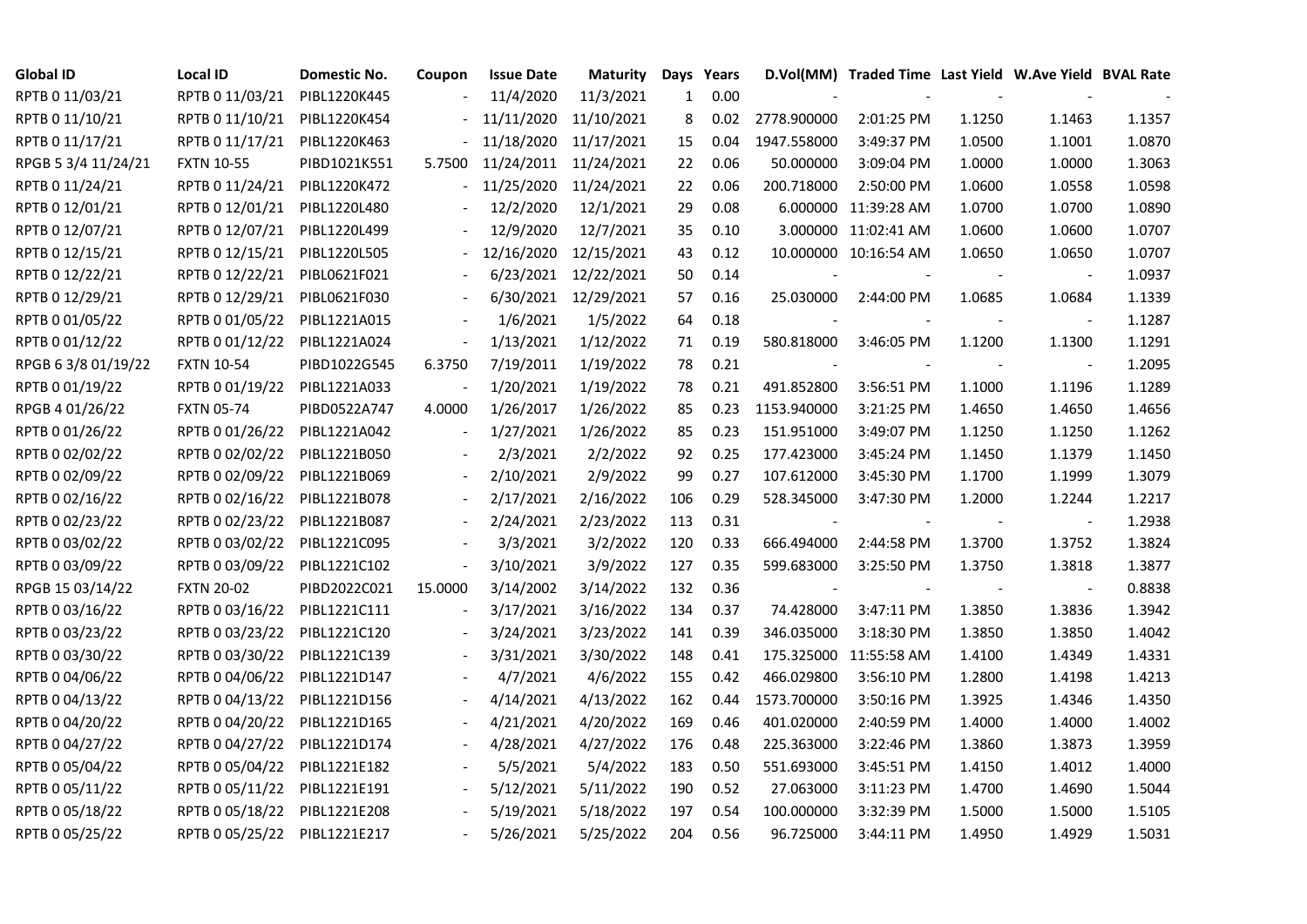| <b>Global ID</b>     | Local ID          | Domestic No. | Coupon                   | <b>Issue Date</b> | <b>Maturity</b> |     | Days Years |                          | D.Vol(MM) Traded Time Last Yield W.Ave Yield BVAL Rate |        |                          |        |
|----------------------|-------------------|--------------|--------------------------|-------------------|-----------------|-----|------------|--------------------------|--------------------------------------------------------|--------|--------------------------|--------|
| RPTB 0 06/01/22      | RPTB 0 06/01/22   | PIBL1221F225 |                          | 6/2/2021          | 6/1/2022        | 211 | 0.58       |                          | 3.006000 10:15:25 AM                                   | 1.5200 | 1.5200                   | 1.4911 |
| RPTB 0 06/08/22      | RPTB 0 06/08/22   | PIBL1221F234 |                          | 6/9/2021          | 6/8/2022        | 218 | 0.60       | 34.059000                | 3:37:20 PM                                             | 1.5000 | 1.5133                   | 1.5289 |
| RPTB 0 06/15/22      | RPTB 0 06/15/22   | PIBL1221F243 | $\blacksquare$           | 6/16/2021         | 6/15/2022       | 225 | 0.62       |                          |                                                        |        |                          | 1.5350 |
| RPTB 0 06/22/22      | RPTB 0 06/22/22   | PIBL1221F252 | $\blacksquare$           | 6/23/2021         | 6/22/2022       | 232 | 0.64       |                          | 5.000000 11:18:22 AM                                   | 1.5250 | 1.5250                   | 1.5645 |
| RPTB 0 06/29/22      | RPTB 0 06/29/22   | PIBL1221F261 | $\blacksquare$           | 6/30/2021         | 6/29/2022       | 239 | 0.65       |                          |                                                        |        |                          | 1.5598 |
| RPGB 4 3/4 07/04/22  | <b>FXTN 03-24</b> | PIBD0322G247 | 4.7500                   | 7/4/2019          | 7/4/2022        | 244 | 0.67       | 138.500000               | 3:32:16 PM                                             | 1.5500 | 1.5876                   | 1.5476 |
| RPTB 0 07/06/22      | RPTB 0 07/06/22   | PIBL1221G279 | $\overline{\phantom{a}}$ | 7/7/2021          | 7/6/2022        | 246 | 0.67       |                          |                                                        |        | $\overline{\phantom{a}}$ | 1.5333 |
| RPTB 0 07/13/22      | RPTB 0 07/13/22   | PIBL1221G288 | $\frac{1}{2}$            | 7/14/2021         | 7/13/2022       | 253 | 0.69       |                          | 77.400000 11:26:26 AM                                  | 1.5550 | 1.5550                   | 1.5552 |
| RPTB 0 07/20/22      | RPTB 0 07/20/22   | PIBL1221G297 |                          | 7/21/2021         | 7/20/2022       | 260 | 0.71       |                          |                                                        |        |                          | 1.5575 |
| RPTB 0 07/27/22      | RPTB 0 07/27/22   | PIBL1221G304 | $\blacksquare$           | 7/28/2021         | 7/27/2022       | 267 | 0.73       |                          |                                                        |        | $\overline{\phantom{a}}$ | 1.5616 |
| RPGB 4 7/8 08/02/22  | <b>FXTN 10-56</b> | PIBD1022H562 | 4.8750                   | 8/2/2012          | 8/2/2022        | 273 | 0.75       |                          |                                                        |        | $\overline{\phantom{a}}$ | 1.7035 |
| RPTB 0 08/03/22      | RPTB 0 08/03/22   | PIBL1221H312 | $\frac{1}{2}$            | 8/4/2021          | 8/3/2022        | 274 | 0.75       | 3.730000                 | 3:19:19 PM                                             | 1.5500 | 1.5580                   | 1.5475 |
| RPTB 0 08/10/22      | RPTB 0 08/10/22   | PIBL1221H321 |                          | 8/11/2021         | 8/10/2022       | 281 | 0.77       | 27.419000                | 2:31:05 PM                                             | 1.5750 | 1.5790                   | 1.5755 |
| RPTB 0 08/17/22      | RPTB 0 08/17/22   | PIBL1221H330 | $\overline{\phantom{a}}$ | 8/18/2021         | 8/17/2022       | 288 | 0.79       | $\blacksquare$           |                                                        |        | $\overline{\phantom{a}}$ | 1.5895 |
| RPTB 0 08/24/22      | RPTB 0 08/24/22   | PIBL1221H349 |                          | 8/25/2021         | 8/24/2022       | 295 | 0.81       |                          |                                                        |        | $\sim$                   | 1.5871 |
| RPTB 0 08/31/22      | RPTB 0 08/31/22   | PIBL1221I357 |                          | 9/1/2021          | 8/31/2022       | 302 | 0.83       | 1.000000                 | 9:09:45 AM                                             | 1.6150 | 1.6150                   | 1.5902 |
| RPTB 0 09/07/22      | RPTB 0 09/07/22   | PIBL1221I366 | $\overline{\phantom{a}}$ | 9/8/2021          | 9/7/2022        | 309 | 0.85       |                          |                                                        |        |                          | 1.6002 |
| RPGB 4 3/4 09/13/22  | <b>FXTN 10-57</b> | PIBD1022I570 | 4.7500                   | 9/13/2012         | 9/13/2022       | 315 | 0.86       |                          |                                                        |        | $\overline{\phantom{a}}$ | 1.7685 |
| RPTB 0 09/14/22      | RPTB 0 09/14/22   | PIBL1221I375 | $\Box$                   | 9/15/2021         | 9/14/2022       | 316 | 0.87       |                          |                                                        |        |                          | 1.5972 |
| RPTB 0 09/21/22      | RPTB 0 09/21/22   | PIBL1221I384 |                          | 9/22/2021         | 9/21/2022       | 323 | 0.88       |                          |                                                        |        | $\blacksquare$           | 1.6044 |
| RPTB 0 09/28/22      | RPTB 0 09/28/22   | PIBL1221I393 |                          | 9/29/2021         | 9/28/2022       | 330 | 0.90       | 20.232000                | 2:47:08 PM                                             | 1.5975 | 1.5975                   | 1.6045 |
| RPTB 0 10/05/22      | RPTB 0 10/05/22   | PIBL1221J409 |                          | 10/6/2021         | 10/5/2022       | 337 | 0.92       |                          | 5.000000 11:53:38 AM                                   | 1.5950 | 1.5950                   | 1.6100 |
| RPTB 0 10/12/22      | RPTB 0 10/12/22   | PIBL1221J418 |                          | 10/13/2021        | 10/12/2022      | 344 | 0.94       |                          | 1.816000 11:52:52 AM                                   | 1.5950 | 1.5958                   | 1.5946 |
| RPGB 12 3/4 10/17/22 | <b>FXTN 20-03</b> | PIBD2022J033 | 12.7500                  | 10/17/2002        | 10/17/2022      | 349 | 0.96       |                          |                                                        |        |                          | 1.8251 |
| RPTB 0 10/19/22      | RPTB 0 10/19/22   | PIBL1221J427 | $\overline{\phantom{0}}$ | 10/20/2021        | 10/19/2022      | 351 | 0.96       | 168.066700               | 3:49:22 PM                                             | 1.6200 | 1.6086                   | 1.6100 |
| RPTB 0 10/26/22      | RPTB 0 10/26/22   | PIBL1221J436 | $\equiv$                 | 10/27/2021        | 10/26/2022      | 358 | 0.98       | 20.026000                | 3:11:01 PM                                             | 1.6050 | 1.6102                   | 1.6142 |
| RPGB 4 5/8 12/04/22  | RTB 05-11         | PIID0522L114 | 4.6250                   | 12/4/2017         | 12/4/2022       | 397 | 1.09       | 4.007000                 | 2:24:45 PM                                             | 2.0500 | 2.0500                   | 1.9922 |
| RPGB 4 12/06/22      | <b>FXTN 10-58</b> | PIBD1022L585 | 4.0000                   | 12/6/2012         | 12/6/2022       | 399 | 1.09       | $\overline{\phantom{a}}$ |                                                        |        | $\sim$                   | 1.8780 |
| RPGB 4 3/8 02/11/23  | RTB 03-10         | PIID0323B101 | 4.3750                   | 2/11/2020         | 2/11/2023       | 466 | 1.28       | 1368.000000              | 2:12:51 PM                                             | 2.1300 | 2.1251                   | 2.1232 |
| RPGB 13 02/20/23     | <b>FXTN 20-04</b> | PIBD2023B048 | 13.0000                  | 2/20/2003         | 2/20/2023       | 475 | 1.30       |                          |                                                        |        |                          | 2.0109 |
| RPGB 5 1/2 03/08/23  | <b>FXTN 05-75</b> | PIBD0523C752 | 5.5000                   | 3/8/2018          | 3/8/2023        | 491 | 1.34       | 29.500000                | 2:38:14 PM                                             | 2.0750 | 2.0750                   | 2.0809 |
| RPGB 3 1/2 04/21/23  | <b>FXTN 07-58</b> | PIBD0723D588 | 3.5000                   | 4/21/2016         | 4/21/2023       | 535 | 1.47       | 2.000000                 | 2:14:07 PM                                             | 2.2600 | 2.2600                   | 2.1036 |
| RPGB 11 7/8 05/29/23 | <b>FXTN 20-05</b> | PIBD2023E054 | 11.8750                  | 5/29/2003         | 5/29/2023       | 573 | 1.57       |                          |                                                        |        |                          | 2.1536 |
| RPGB 3 1/4 08/15/23  | RTB 10-04         | PIID1023H046 | 3.2500                   | 8/15/2013         | 8/15/2023       | 651 | 1.78       | 2.250000                 | 2:42:08 PM                                             | 2.4000 | 2.3911                   | 2.2835 |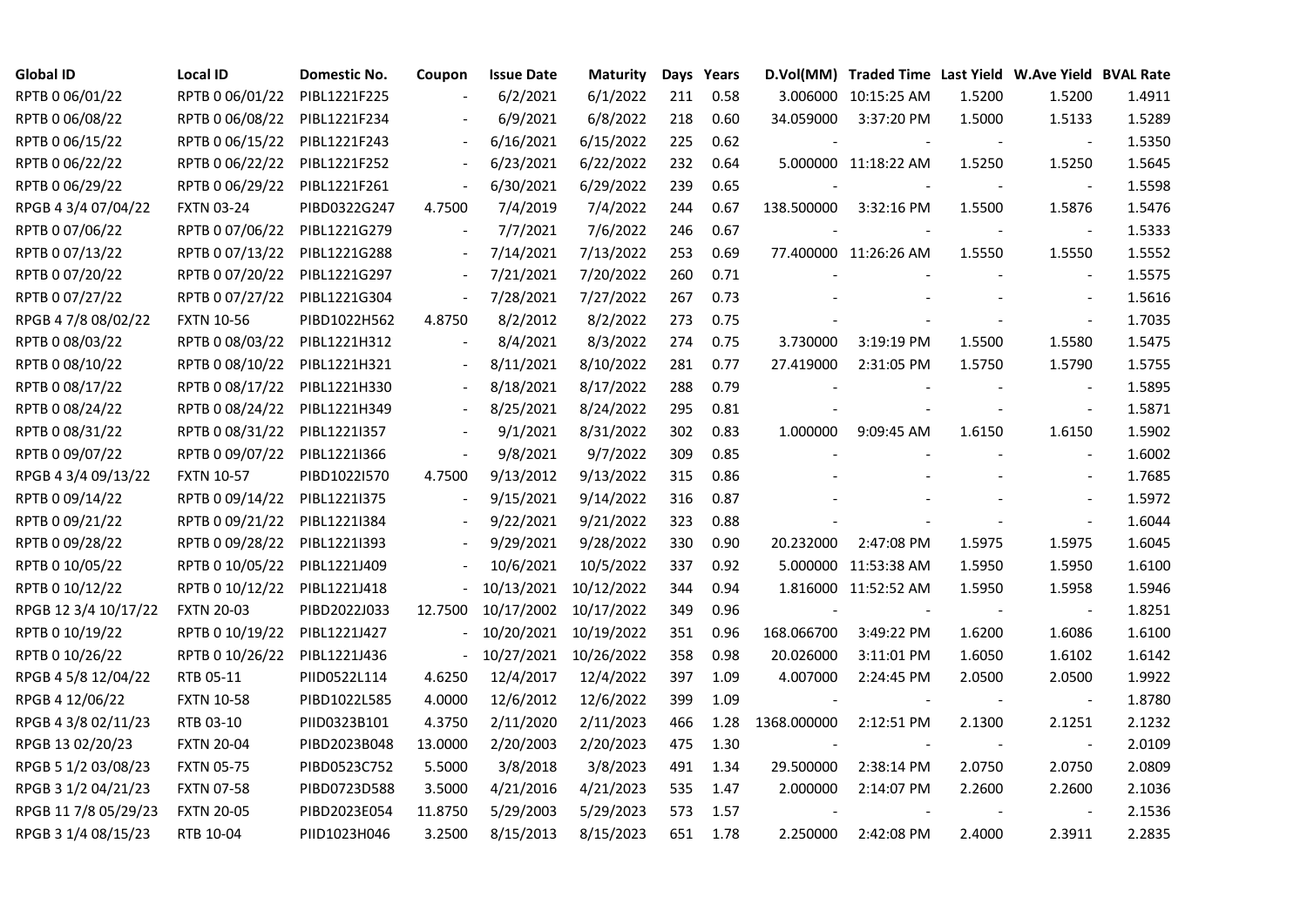| <b>Global ID</b>     | <b>Local ID</b>   | Domestic No. | Coupon  | <b>Issue Date</b> | <b>Maturity</b>  |     | Days Years | D.Vol(MM)   | Traded Time Last Yield W.Ave Yield BVAL Rate |        |                          |        |
|----------------------|-------------------|--------------|---------|-------------------|------------------|-----|------------|-------------|----------------------------------------------|--------|--------------------------|--------|
| RPGB 2 3/8 09/10/23  | <b>FXTN 03-25</b> | PIBD0323I252 | 2.3750  | 9/10/2020         | 9/10/2023        | 677 | 1.85       | 0.500000    | 3:02:14 PM                                   | 2.3650 | 2.3650                   | 2.2384 |
| RPGB 11 3/8 10/23/23 | <b>FXTN 20-06</b> | PIBD2023J068 | 11.3750 | 10/23/2003        | 10/23/2023       | 720 | 1.97       |             |                                              |        |                          | 2.3676 |
| RPGB 2 3/8 03/09/24  | RTB 03-11         | PIID0324C115 | 2.3750  | 3/9/2021          | 3/9/2024         | 858 | 2.35       | 170.500000  | 3:22:18 PM                                   | 2.4500 | 2.4489                   | 2.4503 |
| RPGB 6 1/4 03/12/24  | RTB 05-12         | PIID0524C129 | 6.2500  | 3/12/2019         | 3/12/2024        | 861 | 2.36       | 16.000000   | 3:07:12 PM                                   | 2.5000 | 2.5000                   | 2.5300 |
| RPGB 4 1/2 04/20/24  | <b>FXTN 07-59</b> | PIBD0724D595 | 4.5000  | 4/20/2017         | 4/20/2024        | 900 | 2.46       | 0.100000    | 9:55:53 AM                                   | 2.5000 | 2.5000                   | 2.6044 |
| RPGB 12 3/8 06/03/24 | <b>FXTN 20-07</b> | PIBD2024F075 | 12.3750 | 6/3/2004          | 6/3/2024         | 944 | 2.59       |             |                                              |        | $\overline{\phantom{a}}$ | 2.6732 |
| RPGB 12 7/8 08/05/24 | <b>FXTN 20-08</b> | PIBD2024H086 | 12.8750 | 8/5/2004          | 8/5/2024 1,007   |     | 2.76       |             |                                              |        | $\blacksquare$           | 2.7589 |
| RPGB 4 1/8 08/20/24  | <b>FXTN 10-59</b> | PIBD1024H595 | 4.1250  | 8/20/2014         | 8/20/2024 1,022  |     | 2.80       |             | 0.300000 10:05:02 AM                         | 2.7900 | 2.7600                   | 2.7586 |
| RPGB 4 1/4 10/17/24  | <b>FXTN 05-76</b> | PIBD0524J762 | 4.2500  | 10/17/2019        | 10/17/2024 1,080 |     | 2.96       |             | 3.000000 10:32:50 AM                         | 2.7000 | 2.7000                   | 2.7980 |
| RPGB 13 3/4 11/11/24 | <b>FXTN 20-09</b> | PIBD2024K091 | 13.7500 | 11/11/2004        | 11/11/2024 1,105 |     | 3.03       |             |                                              |        | $\overline{\phantom{a}}$ | 2.8913 |
| RPGB 5 3/4 04/12/25  | <b>FXTN 07-61</b> | PIBD0725D618 | 5.7500  | 4/12/2018         | 4/12/2025 1,257  |     | 3.44       | 1.000000    | 3:50:25 PM                                   | 3.1000 | 3.1000                   | 3.2167 |
| RPGB 12 1/8 04/14/25 | <b>FXTN 20-10</b> | PIBD2025D103 | 12.1250 | 4/14/2005         | 4/14/2025 1,259  |     | 3.45       |             |                                              |        | $\blacksquare$           | 3.0860 |
| RPGB 2 5/8 08/12/25  | RTB 05-13         | PIID0525H130 | 2.6250  | 8/12/2020         | 8/12/2025 1,379  |     | 3.78       |             | 15.015000 11:52:21 AM                        | 3.0900 | 3.0901                   | 3.1133 |
| RPGB 3 5/8 09/09/25  | <b>FXTN 10-60</b> | PIBD10251608 | 3.6250  | 9/9/2015          | 9/9/2025 1,407   |     | 3.85       | 100.000000  | 2:31:33 PM                                   | 3.2500 | 3.2500                   | 3.2687 |
| RPGB 12 1/8 10/20/25 | <b>FXTN 20-11</b> | PIBD2025J116 | 12.1250 | 10/20/2005        | 10/20/2025 1,448 |     | 3.96       |             |                                              |        | $\sim$                   | 3.3249 |
| RPGB 18 1/4 11/29/25 | <b>FXTN 25-01</b> | PIBD2525K015 | 18.2500 | 11/29/2000        | 11/29/2025 1,488 |     | 4.07       |             |                                              |        | $\overline{a}$           | 3.3718 |
| RPGB 10 1/4 01/19/26 | <b>FXTN 20-12</b> | PIBD2026A122 | 10.2500 | 1/19/2006         | 1/19/2026 1,539  |     | 4.21       |             |                                              |        | $\overline{\phantom{a}}$ | 3.4292 |
| RPGB 6 1/4 02/14/26  | <b>FXTN 07-62</b> | PIBD0726B627 | 6.2500  | 2/14/2019         | 2/14/2026 1,565  |     | 4.29       | 0.593000    | 2:29:13 PM                                   | 3.6000 | 3.6000                   | 3.6495 |
| RPGB 3 3/8 04/08/26  | <b>FXTN 05-77</b> | PIBD0526D772 | 3.3750  | 4/8/2021          | 4/8/2026 1,618   |     | 4.43       | 1164.430000 | 2:49:23 PM                                   | 3.5900 | 3.6147                   | 3.6040 |
| RPGB 3 1/2 09/20/26  | RTB 10-05         | PIID1026I057 | 3.5000  | 9/20/2016         | 9/20/2026 1,783  |     | 4.88       |             |                                              |        | $\blacksquare$           | 3.6933 |
| RPGB 6 1/4 10/20/26  | RTB 15-01         | PIID1526J019 | 6.2500  | 10/20/2011        | 10/20/2026 1,813 |     | 4.96       | 4.500000    | 3:27:00 PM                                   | 3.8300 | 3.8300                   | 3.7380 |
| RPGB 8 12/07/26      | <b>FXTN 20-13</b> | PIBD2026L139 | 8.0000  | 12/7/2006         | 12/7/2026 1,861  |     | 5.10       |             |                                              |        | $\sim$                   | 3.8089 |
| RPGB 5 3/8 03/01/27  | RTB 15-02         | PIID1527C023 | 5.3750  | 3/1/2012          | 3/1/2027 1,945   |     | 5.33       |             |                                              |        | $\overline{\phantom{a}}$ | 3.8563 |
| RPGB 4 3/4 05/04/27  | <b>FXTN 10-61</b> | PIBD1027E617 | 4.7500  | 5/4/2017          | 5/4/2027 2,009   |     | 5.50       | 308.500000  | 3:09:26 PM                                   | 3.8250 | 3.8710                   | 3.8684 |
| RPGB 8 5/8 09/06/27  | <b>FXTN 20-14</b> | PIBD2027I140 | 8.6250  | 9/6/2007          | 9/6/2027 2,134   |     | 5.84       |             |                                              |        | $\blacksquare$           | 4.0507 |
| RPGB 6 1/4 03/22/28  | <b>FXTN 10-63</b> | PIBD1028C635 | 6.2500  | 3/22/2018         | 3/22/2028 2,332  |     | 6.39       |             |                                              |        | $\blacksquare$           | 4.4462 |
| RPGB 3 5/8 04/22/28  | <b>FXTN 07-64</b> | PIBD0728D649 | 3.6250  | 4/22/2021         | 4/22/2028 2,363  |     | 6.47       | 406.200000  | 3:06:58 PM                                   | 4.0675 | 4.0759                   | 4.0500 |
| RPGB 3 3/4 08/12/28  | <b>FXTN 07-65</b> | PIBD0728H654 | 3.7500  | 8/12/2021         | 8/12/2028 2,475  |     | 6.78       | 75.000000   | 2:32:40 PM                                   | 4.1975 | 4.1563                   | 4.2149 |
| RPGB 9 1/2 12/04/28  | <b>FXTN 20-15</b> | PIBD2028L151 | 9.5000  | 12/4/2008         | 12/4/2028 2,589  |     | 7.09       |             |                                              |        | $\sim$                   | 4.3984 |
| RPGB 67/8 01/10/29   | <b>FXTN 10-64</b> | PIBD1029A644 | 6.8750  | 1/10/2019         | 1/10/2029 2,626  |     | 7.19       | 25.000000   | 2:45:06 PM                                   | 4.5250 | 4.5250                   | 4.5195 |
| RPGB 8 3/4 05/27/30  | <b>FXTN 20-16</b> | PIBD2030E166 | 8.7500  | 5/27/2010         | 5/27/2030 3,128  |     | 8.56       |             |                                              |        | $\sim$                   | 4.6773 |
| RPGB 2 7/8 07/09/30  | <b>FXTN 10-65</b> | PIBD1030G655 | 2.8750  | 7/9/2020          | 7/9/2030 3,171   |     | 8.68       |             |                                              |        | $\overline{\phantom{a}}$ | 4.6767 |
| RPGB 12 1/2 07/28/30 | <b>FXTN 25-02</b> | PIBD2530G029 | 12.5000 | 7/28/2005         | 7/28/2030 3,190  |     | 8.73       |             |                                              |        |                          | 4.7056 |
| RPGB 11 1/4 01/26/31 | <b>FXTN 25-03</b> | PIBD2531A032 | 11.2500 | 1/26/2006         | 1/26/2031 3,372  |     | 9.23       |             |                                              |        | $\blacksquare$           | 4.7779 |